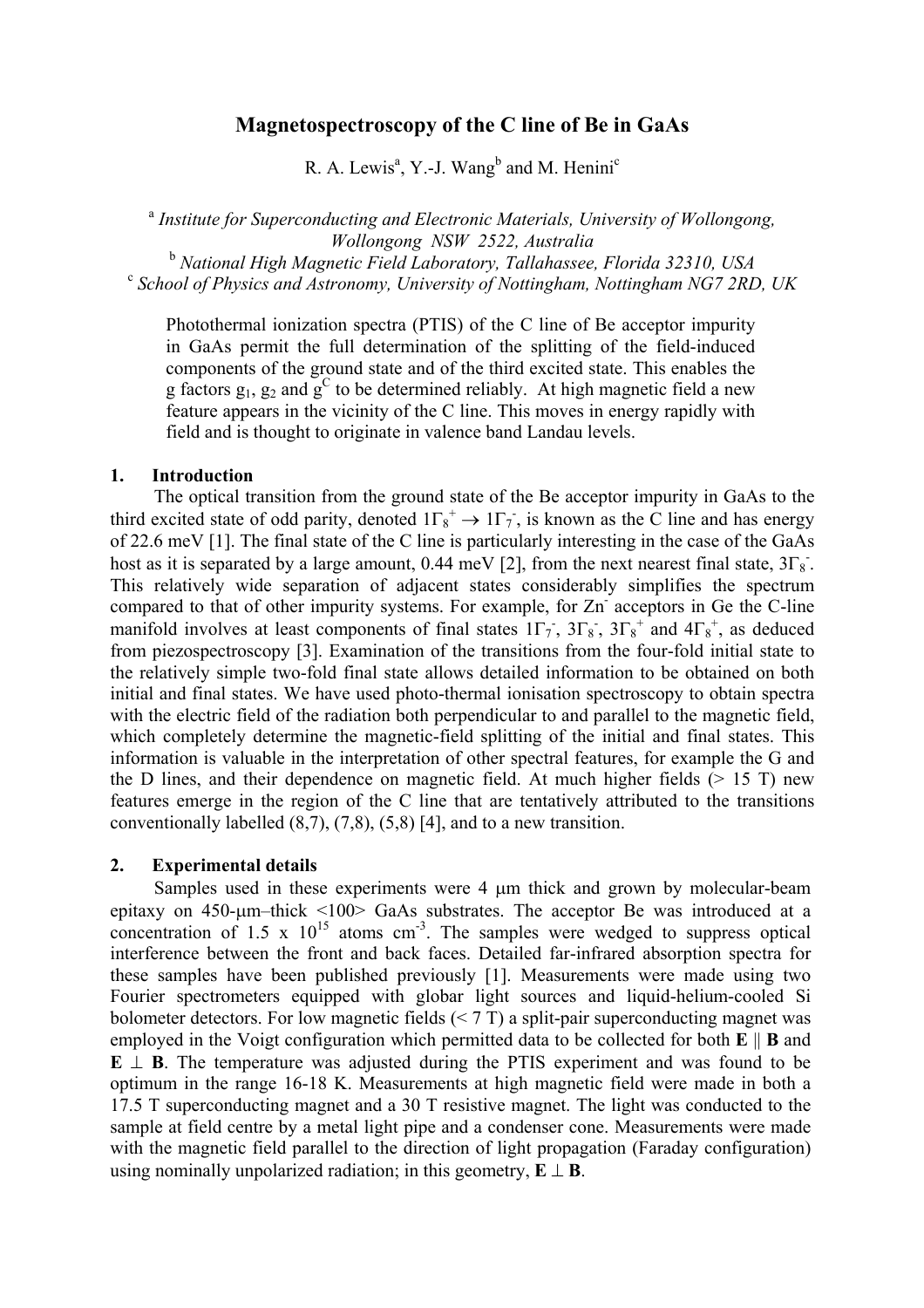## **3. Results and discussion**

The chief results of this study are presented in Fig. 1. Transitions are labelled as in Ref. [4].



Fig. 1. Spectroscopy of Be impurity in GaAs. (a) PTIS for two orientations of the electric field vector of the radiation. (b) Fan diagram showing splitting of the C line. (c) Magnetic-field splitting of the ground and excited states as deduced from the data in (b). (d) High-field absorption data (with low field PTIS data for reference).

The selection rules in this case permit two transitions for **E**  $\parallel$  **B** and four for **E**  $\perp$  **B**. All but one of these transitions is resolved, and the disposition of the observed transitions allows a reliable determination of the splitting of both the ground state and the excited state.